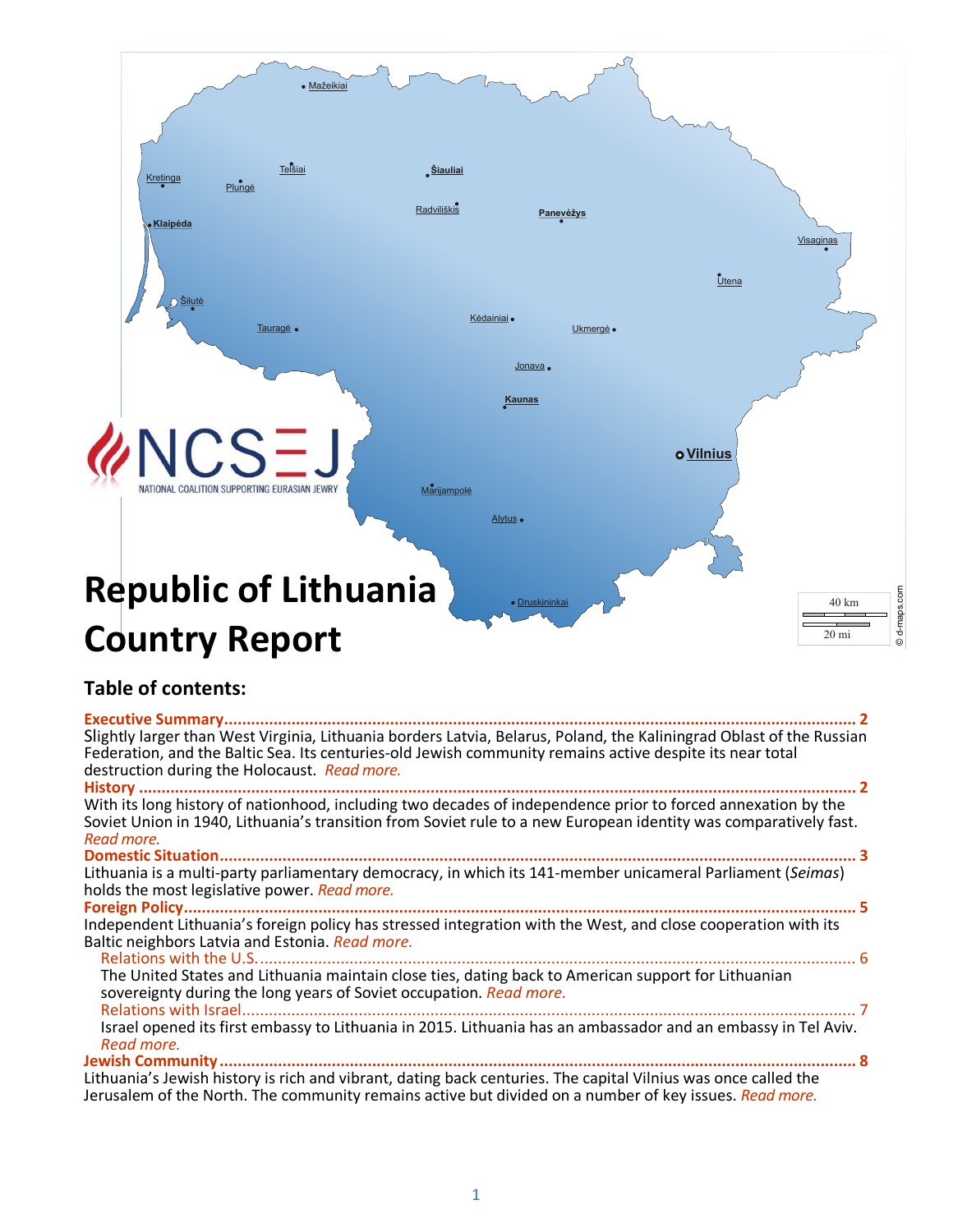#### <span id="page-1-0"></span>**Executive Summary:**

*With its long history of nationhood, including two decades of independence prior to forced annexation by the Soviet Union in 1940, Lithuania's transition from Soviet rule to a new European identity was comparatively fast. Aided by the relatively small size of its ethnic Russian minority, which has helped keep internal tensions low, Lithuania joined the European Union and NATO in 2004, meeting a key post-independence goal. After a rocky start in the 1990s, Lithuania's economy has reoriented toward the West and grew quickly until the late 2000s global financial crisis. Lithuania's closest ties are to its Baltic neighbors, the EU, and Russia.*

*Jewish history in Lithuania is long and notable. Vilnius (formerly Vilna) was once a famous center of European Jewry (known as "the Northern Jerusalem"), but the present Jewish community is a fraction of its pre-war size.* 

#### <span id="page-1-1"></span>**History**

Lithuania, slightly larger than West Virginia, borders [Latvia,](http://www.ncsj.org/Latvia.shtml) Belarus, Poland, the Kaliningrad Oblast of the Russian Federation, and the Baltic Sea. The medieval Grand Duchy of Lithuania was a large and powerful state, fighting off Teutonic knights and, in commonwealth with Poland, once dominated the region between the Black and Baltic Seas. During the partitions of Poland in the late 18<sup>th</sup> century, Lithuania was divided between Russia, Prussia, and Austria. After more than a century of rule by the Russian Empire, which suppressed several revolts and imposed Russification policies, Lithuania declared its independence in February 1918. This lasted until 1940, when the Soviet Union forcibly incorporated Lithuania. The United States never recognized the Soviet annexation of Lithuania.

The brutal Soviet occupation, in which thousands of Lithuanians were deported, executed, or exiled, caused many Lithuanians to welcome and collaborate with invading German troops in 1941. Some Lithuanians fought with the Germans against the Soviets in hope of gaining national independence.

#### **Statistics:**

**Population:** 2,868,149 (Jul. 2019 est.) **Size:** 65,300 sq. km

**Capital**: Vilnius (Vilna)

**Major cities**: Vilnius, Kaunas (Kovno), Klaipeda, Siauliai, Penevezys (Ponevitch)

**Jewish population**: 10,500 (Right of Return)

**Head of State**: President Gitanas Nausėda

**Head of Government**: Prime Minister Ingrida Simonyte

**Foreign Minister**: Gabrielius Landsbergis

**Ambassador to United States**: Audra Plepyte

**U.S. Ambassador to Lithuania**: Robert Stuart Gilchrist

**Freedom House Rating**: Free

During the Holocaust the Nazis and local collaborators exterminated 90% of Lithuania's sizable Jewish community. The anti-Nazi resistance in Lithuania was the strongest of all such Baltic movements and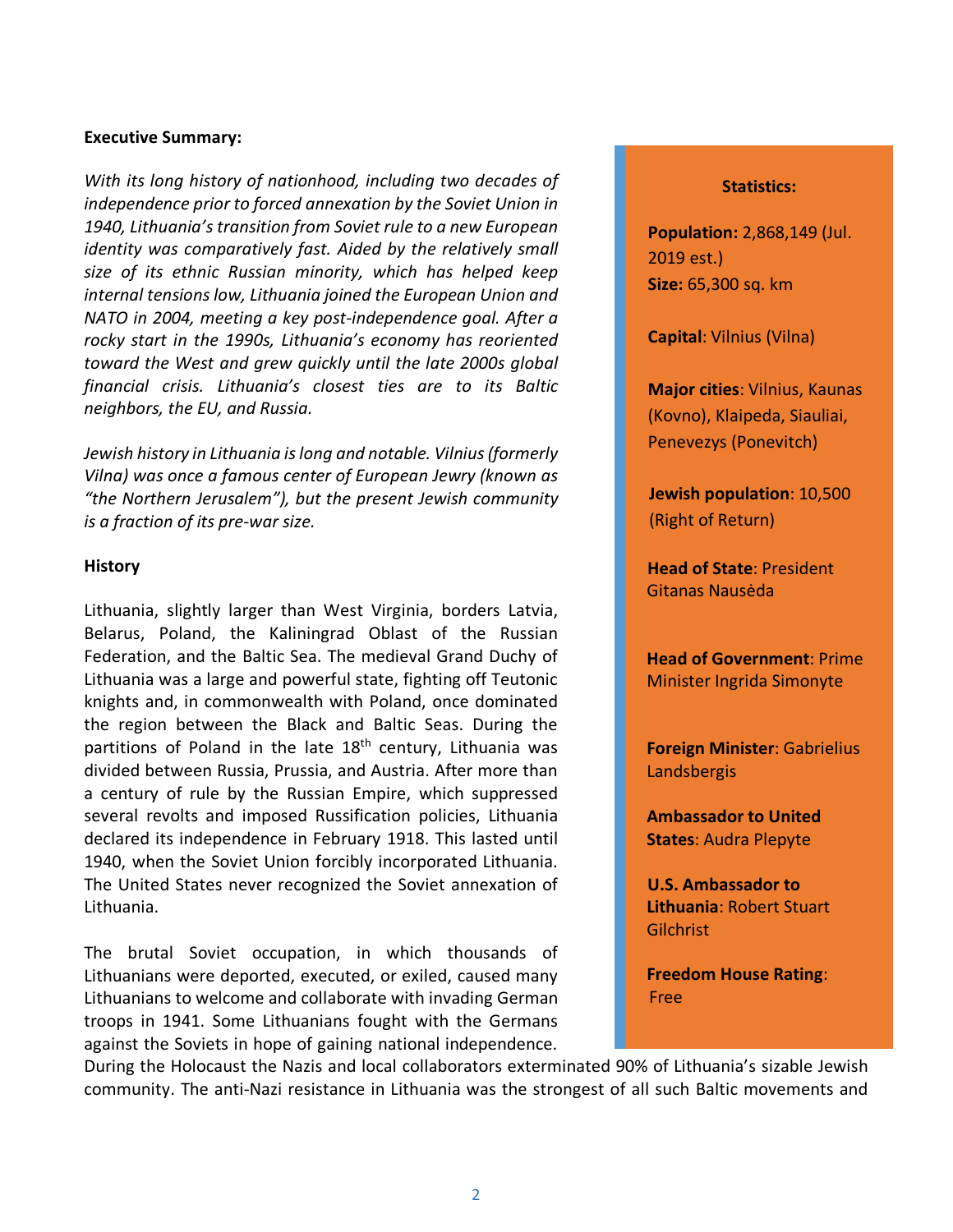included Jewish partisan units; Israel has recognized more than 800 Lithuanians as "Righteous Among the Nations" for risking their lives to save Jews during the Holocaust.

After World War II, Lithuania's society and economy underwent Sovietization, which included purges, deportations and the imprisonment of 100,000 or more Lithu-anians.

Gorbachev's reforms allowed the formation of the popular "Sajudis" reform movement in Lithuania in 1988, which proved instrumental in Lithuania's push for greater democratic and national rights. After the Lithuanian Communist Party broke with Moscow in 1989 and joined the reformers, Lithuania became the first Soviet Republic to declare independence on March



11, 1990. The Soviet government bitterly contested this declaration, but Lithuania tenaciously pursued self-determination. Lithuania (along with Estonia and Latvia) gained international recognition from the

United Nations in September 1991, during the final months of the USSR. The last Russian troops left in 1993.

Lithuania's key goal of reintegrating into Western institutions to bolster its independence, security, and European identity was completed with its accessions to NATO and the European Union in 2004.



### <span id="page-2-0"></span>**Political Situation:**

Lithuania is a multi-party, semi-presidential, representative democracy, in which its 141-member unicameral Parliament [\(Seimas\)](http://www3.lrs.lt/pls/inter/www_viewer.home?p_kalb_id=2) holds the most power. The Seimas, whose deputies are elected to fouryear terms, adopts and amends the constitution, passes laws, approves the President's appointment of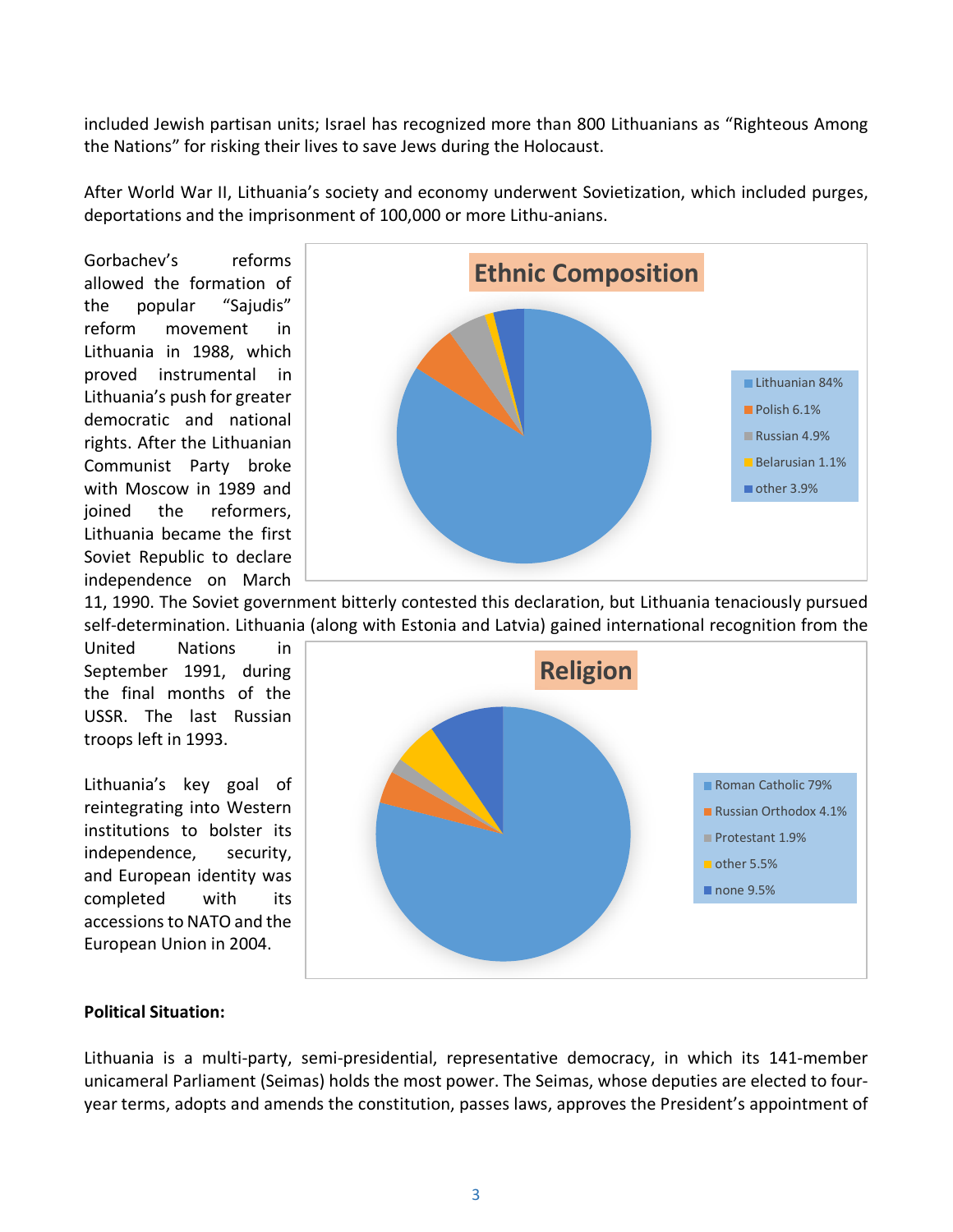th[e Prime Minister,](http://www.lrvk.lt/anglu/a-vyriaus/a-ministr/paksas_an.html) and elects the Supreme Court. The President, popularly elected for a five-year term, nominates the Prime Minister, the Cabinet, and all judges, and may request that the Constitutional Court review acts of the Seimas. A party must receive at least 5% of the national vote to secure parliamentary representation.

**Currency:** 0.89 Euro = \$1 **GDP:** \$52.468 billion (2018 est.) GDP per capita: \$18,856 (2018 est.) **GDP Growth:** 2.4% (2018)

The Lithuanian constitution grants its citizens freedom of speech, press, assembly, and religion. These rights are generally respected in practice. Unlike Estonia or Latvia, which host far larger Russian-speaking populations, Lithuania automatically granted its Russian-speaking minority citizenship upon independence.

The current head of state, Dalia Grybauskaitė, is Lithuania's first female president. She first took office after winning a May 2009 election in a landslide, with 68% of the votes, and won reelection in 2014. She was previously Finance Minister and also served as the European Commissioner for Financial Programming and the Budget.

Frequent changes in Lithuania's government between conservative, centrist, and social democratic ruling coalitions have reflected popular dissatisfaction with the economic situation, corruption, and slow progress toward Western integration.

Lithuania's 2012 parliamentary elections prompted an investigation into 27 cases of possible irregularities, especially cases of vote buying. The Social Democratic Party received 38 seats and became the largest faction in the Lithuanian Parliament. After the elections, the winning Social Democratic Party, with its designated Prime Minister Algirdas Butkevičius, formed a coalition with the Labor Party and Order and Justice.

In October 2016, Lithuania's parliamentary elections unexpectedly gave the centrist Peasants and Greens Union, which previously had held only one seat, won a 54-seat plurality. The largest party in the Seimas before the election, the Social Democratic Party, finished third with 17 seats, and its major rival, the conservative and nationalist Homeland Union, came second with 31 seats. Observers have explained this political shift as an expression of economic and social dissatisfaction. The Lithuanian Peasants and Greens Union formed a coalition with the Social Democratic Party.

Presidential elections were held in Lithuania on 12 May 2019, with a second round held on 26 May 2019. Due to a constitutional limit of two terms in office, incumbent president Dalia Grybauskaitė was unable to run, having won the 2009 and 2014 elections.

As no candidate obtained 50% of the vote in the first round, a second round was held between the top two candidates, Ingrida Šimonytė and Gitanas Nausėda. Nausėda was elected with 67% of the vote and was inaugurated as President of Lithuania on 12 July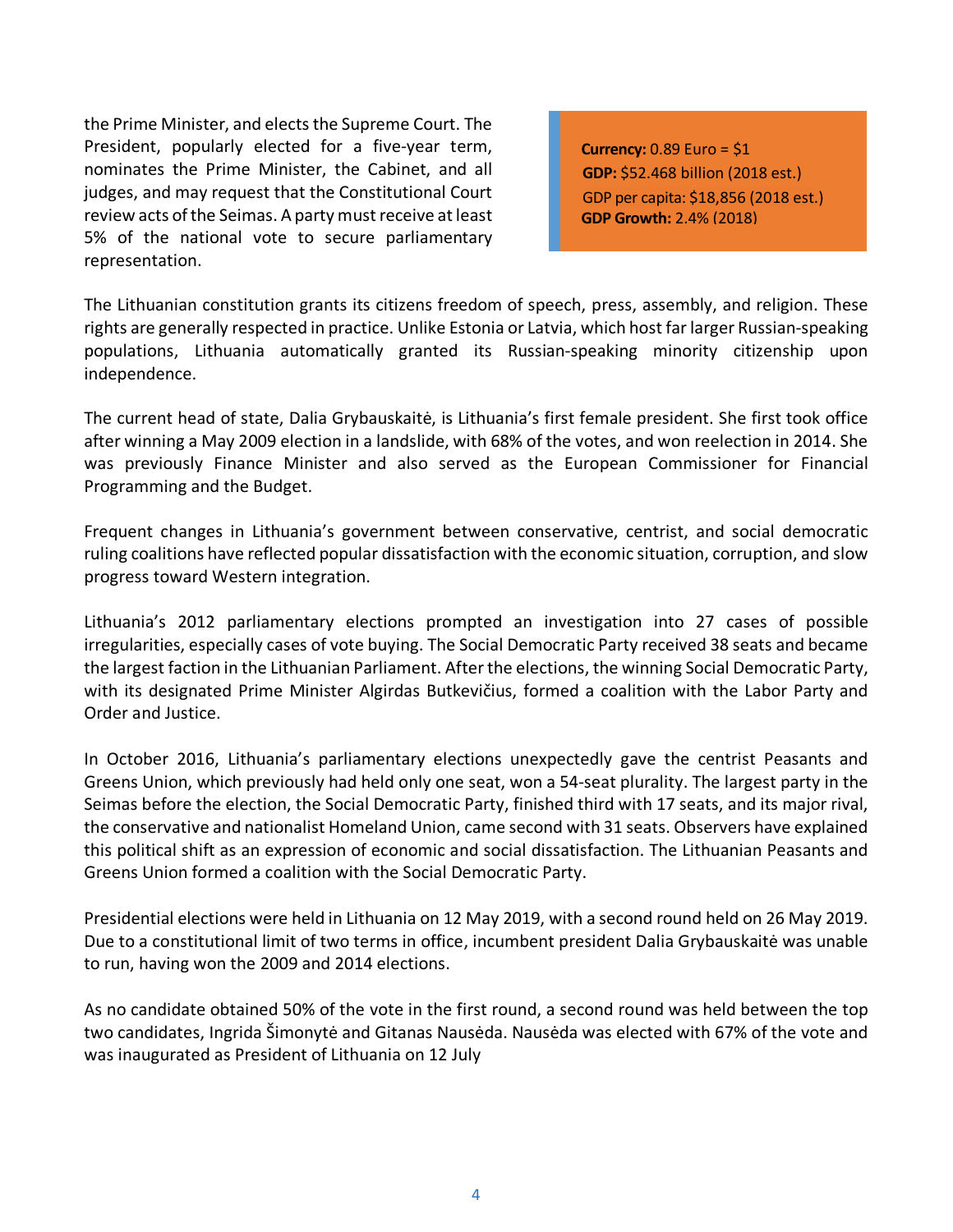Parliamentary elections will be held in Lithuania on 11 and 25 October 2020 to elect the 141 members of the Seimas. 71 will be elected in single-member constituencies using the two-round system, and the remaining 70 in a single nationwide constituency using proportional representation

## **Economic Situation:**

The Lithuanian economy endured an initially difficult transition to privatization and the free market due to its integration with the former Soviet Union. However, after shifting export markets to the EU, the economy recovered and experienced strong growth. Although Lithuania remained relatively poor by EU standards, growing trade with its EU partners, rising domestic consumption and foreign investment, and progress in privatizing state enterprises produced increasing prosperity.

The fallout from the U.S. subprime mortgage crisis greatly affected the Lithuanian economy. The country had 7-8.9% GDP growth in previous years, which dropped to 3.2% in 2008, mainly due to foreign capital, the driving force behind the Lithuanian economy, fleeing the country. The economy shrank 12.6% in the first quarter of 2009 with the unemployment rate rising to 13.4% by 2010. Employers drastically cut salaries to reduce spending.

A highly industrialized country with a well-developed agricultural sector, Lithuania has few natural resources but boasts a strategic location astride key trade and transit routes between Western and Eastern Europe. Its Baltic seaport of Klaipeda is an ice-free port.

Additionally, tamed inflation, a demonstrated commitment to democracy and the rule of law, and a highly educated population have brought increased foreign direct investment. Lithuania's main trade partners are Russia, Germany, Sweden, and Latvia. Lithuania has reduced its foreign debt and enacted labor and bankruptcy reforms and banking privatization.

The private sector accounts for over 80% of Lithuanian GDP, with significant foreign investment and ownership. Lithuania joined the World Trade Organization in 2001, and pegged its national currency, the lita, to the euro in 2002. Lithuania adopted the euro in January 2015.

Lithuania recorded government debt of 39.7% of the country's GDP in 2018, down from an all-time high of 42.7% in 2015. Moody's has maintained Lithuania's A3 rating for 2018 and has declared the economy to be stable. Moody's predicts GDP growth of 3.5% in 2017 and 3.4% in 2018. However, an aging population and low birthrate have led to a demographic crisis in Lithuania that could negatively impact the economy over time.

<span id="page-4-0"></span>Lithuania joined NATO in 2004, EU in 2004, [Schengen](https://en.wikipedia.org/wiki/Schengen_Area) in 2007 and [OECD](https://en.wikipedia.org/wiki/OECD) in 2018.

As of 2018, Lithuanian mean wealth per adult is [\\$2](https://en.wikipedia.org/wiki/USD)4,600, while total national wealth is [US\\$5](https://en.wikipedia.org/wiki/US$)7 billion. As of 2018, the average gross (pre-tax) monthly salary in Lithuania is 970 euros [\(US\\$1](https://en.wikipedia.org/wiki/US$),100) translating to 750 euros net (after tax), while average pension is 307 euros per month. [Average wage](https://en.wikipedia.org/wiki/List_of_countries_by_average_wage) adjusted for [purchasing power parity,](https://en.wikipedia.org/wiki/Purchasing_power_parity) is around 1912 USD per month, one of the lowest in EU. Although, [cost of](https://en.wikipedia.org/wiki/Cost_of_living)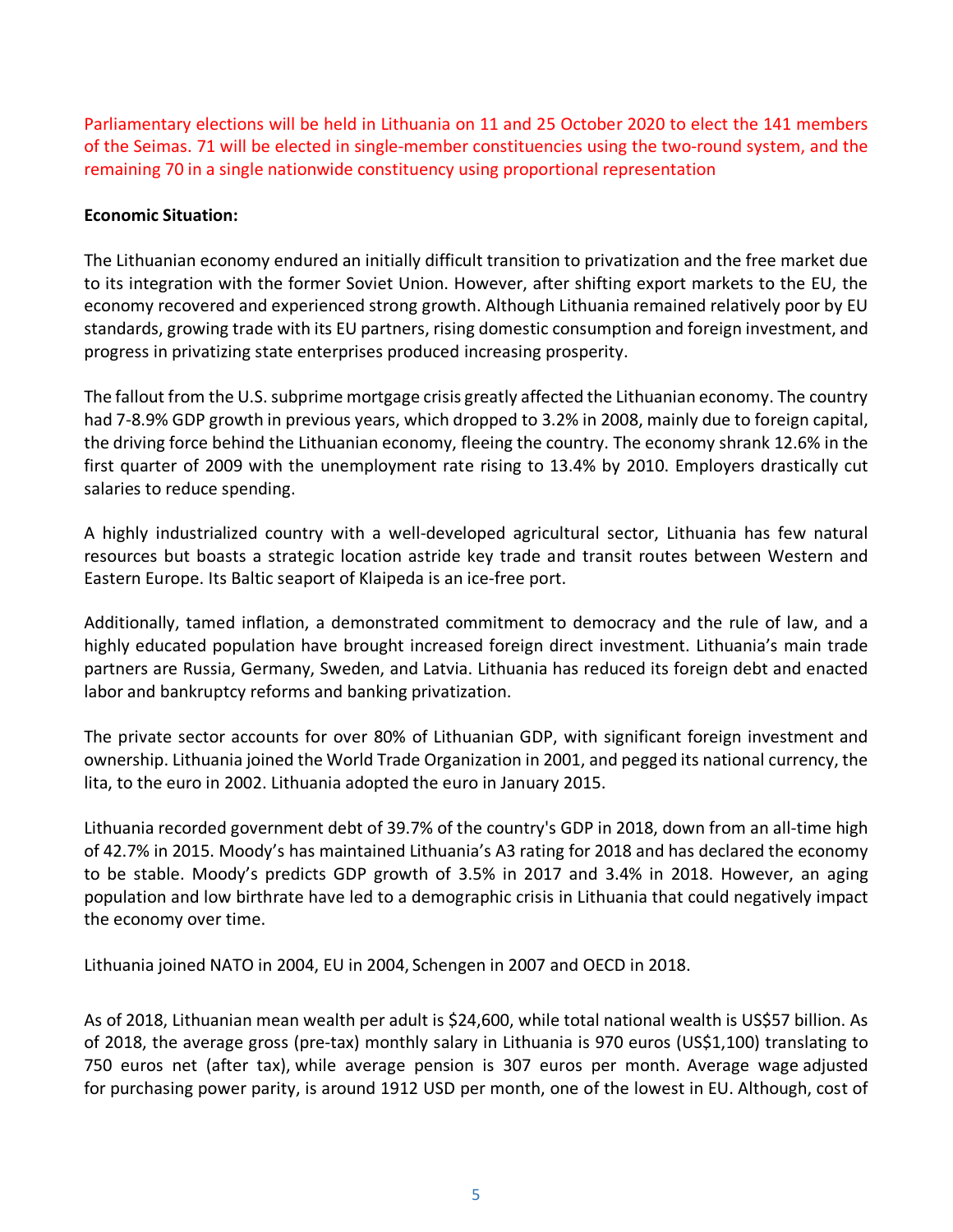[living](https://en.wikipedia.org/wiki/Cost_of_living) in the country also is sufficiently less with the price level for [household final consumption](https://en.wikipedia.org/wiki/Household_final_consumption_expenditure)  [expenditure](https://en.wikipedia.org/wiki/Household_final_consumption_expenditure) (HFCE) – 63, being 39% lower than EU average – 102 in 2016.

[Information technology](https://en.wikipedia.org/wiki/Information_technology) production is growing in the country, reaching 1.9 billion euros in 2016. In 2017 only, 35 [FinTech](https://en.wikipedia.org/wiki/FinTech) companies came to Lithuania – a result of Lithuanian government and Bank of Lithuania simplified procedures for obtaining licences for the activities of e-money and payment institutions. Europe's first international Blockchain Centre launched in Vilnius in 2018. Lithuania has granted a total of 39 e-money licenses, second in the EU only to the U.K. with 128 licenses. In 2018 [Google](https://en.wikipedia.org/wiki/Google) setup a payment company in Lithuania.

## **Foreign Policy:**

Lithuania's foreign policy stresses Western integration and close cooperation with its Baltic neighbors Latvia and Estonia. This includes coordination of education systems, integration of stock markets, agreements on security and trade, and the creation of a Baltic energy market. The Nordic and Baltic states have also cooperated under the NB8 (Nordic-Baltic 8) formula since 1992, discussing common economic and foreign policy and regional issues.

Lithuania has played an important regional role in promoting democracy. It has joined with the United States and other European nations in urging the government of Belarus to enact political and economic reforms. Many Belarusian organizations aligned with the opposition, including numerous human rights groups, are anchored in Vilnius as their existence in Belarus has been threatened. Lithuanian troops have participated since the early 1990s in international peacekeeping operations in the Balkans, Iraq, and Afghanistan.

In May 2014, the Lithuanian Parliament adopted a Resolution on Foreign Policy that reiterated its goal to more actively participate in European and Euro-Atlantic institutions, increase defense budget expenditures to 2% of GDP, and actively integrate with the EU energy market. Lithuania's electric grid now connects to Poland and Sweden and a new liquid natural gas (LNG) base has opened in the port city of Klaipeda, moving Lithuania away from dependence on Russian energy supplies.

Lithuania's relationship with Russia has been complex and largely dominated by trade and transit issues related to Lithuania's border with the Baltic-Russian exclave of Kaliningrad (formerly Konigsberg, the northern half of German East Prussia, annexed by the USSR after World War II).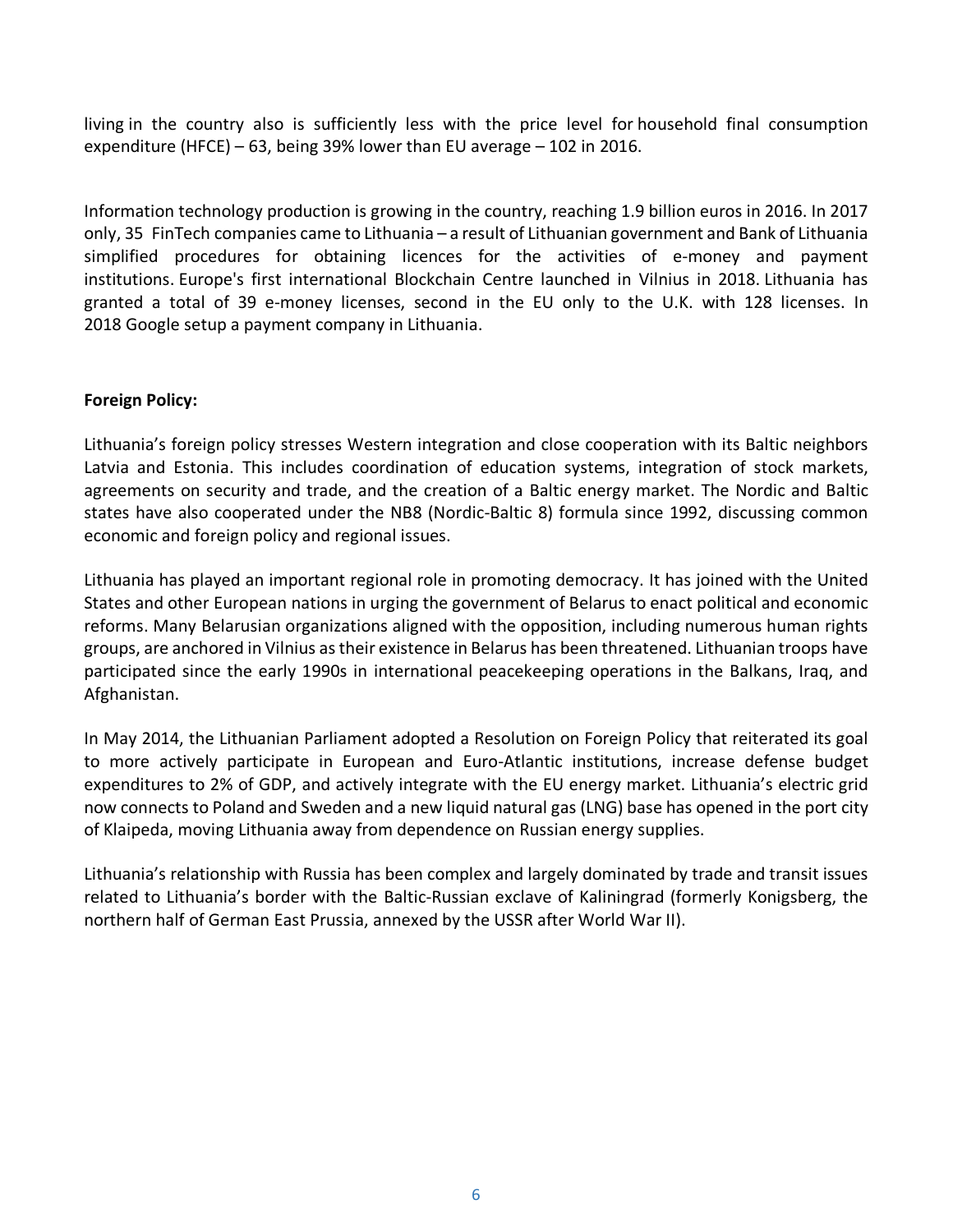Lithuania adopted a simplified transit regime for Russians going to and from Kaliningrad in the 1990s, but its 2003 imposition of a visa requirement for Russians en route to the exclave (required for its EU accession in 2004) led to friction with Russia, which complained of being isolated from Europe.

After the 2014 Russian annexation of Crimea, President Grybauskaitė expressed Lithuania's solidarity with Ukraine and its concern about Russian expansion. Minister of Foreign Affairs Linas Linkevičius has voiced Lithuania's strong support for sanctions against Russia.

In April 2014, Russia banned certain Lithuanian imports. In March 2014, in the aftermath of the Ukraine crisis, Lithuania withdrew its Moscow ambassador for consultations, and condemned Russia's actions in Ukraine. In May 2014, Russia unilaterally terminated a bilateral national security agreement. However, by January 2015, Lithuania had appointed a new ambassador to Moscow.



**Historic bell tower in Cathedral Square, Vilnius**

In 2016, Lithuania's Defense Council decided to reinstate mandatory conscription on a permanent basis, over growing feelings of insecurity in Russia's shadow (Russia maintains a large military installation in the adjoining Kaliningrad Oblast). In 2017, anxiety grew over Russia and Belarus' joint *Zapad* military exercises. President Grybauskaitė has said the goal of the exercises "is to frighten [Lithuania]." Lithuania participated as an official observer of the exercises, which lasted from September 14-20, 2017 in Belarus.

In 2018 Lithuania, along with Latvia and Estonia were awarded the [Peace of Westphalia Prize](https://en.wikipedia.org/w/index.php?title=Peace_of_Westphalia_Prize&action=edit&redlink=1) [\[de\]](https://de.wikipedia.org/wiki/Internationaler_Preis_des_Westf%C3%A4lischen_Friedens) – for their exceptional model of democratic development and contribution to peace in the continent.

Following the Lukashenko government's crackdown after the disputed 2020 Belarus Presidential elections, which were widely regarded as unfree and unfair, Belarusian opposition candidate Sviatlana Tsikhanouskaya fled to Lithuania.] On 12 August Lithuania opened its borders to all Belarusians for humanitarian purposes due to the crackdown on protests. Two days later on August 14, Lithuania became the first EU state to openly reject the legitimacy of Alexander Lukashenko as the President of Belarus. Lithuanian President Gitanas Nausėda said "We can not call Mr. Lukashenko legitimate because there were no free democratic elections in Belarus".

#### <span id="page-6-0"></span>**Relations with the United States:**

The United States and Lithuania maintain close ties, dating back to unwavering U.S. support for Lithuanian sovereignty during the long years of Soviet occupation, bolstered by support from America's large Lithuanian émigré community. The United States granted the Baltics permanent normal trade relation status following the Soviet collapse in 1991.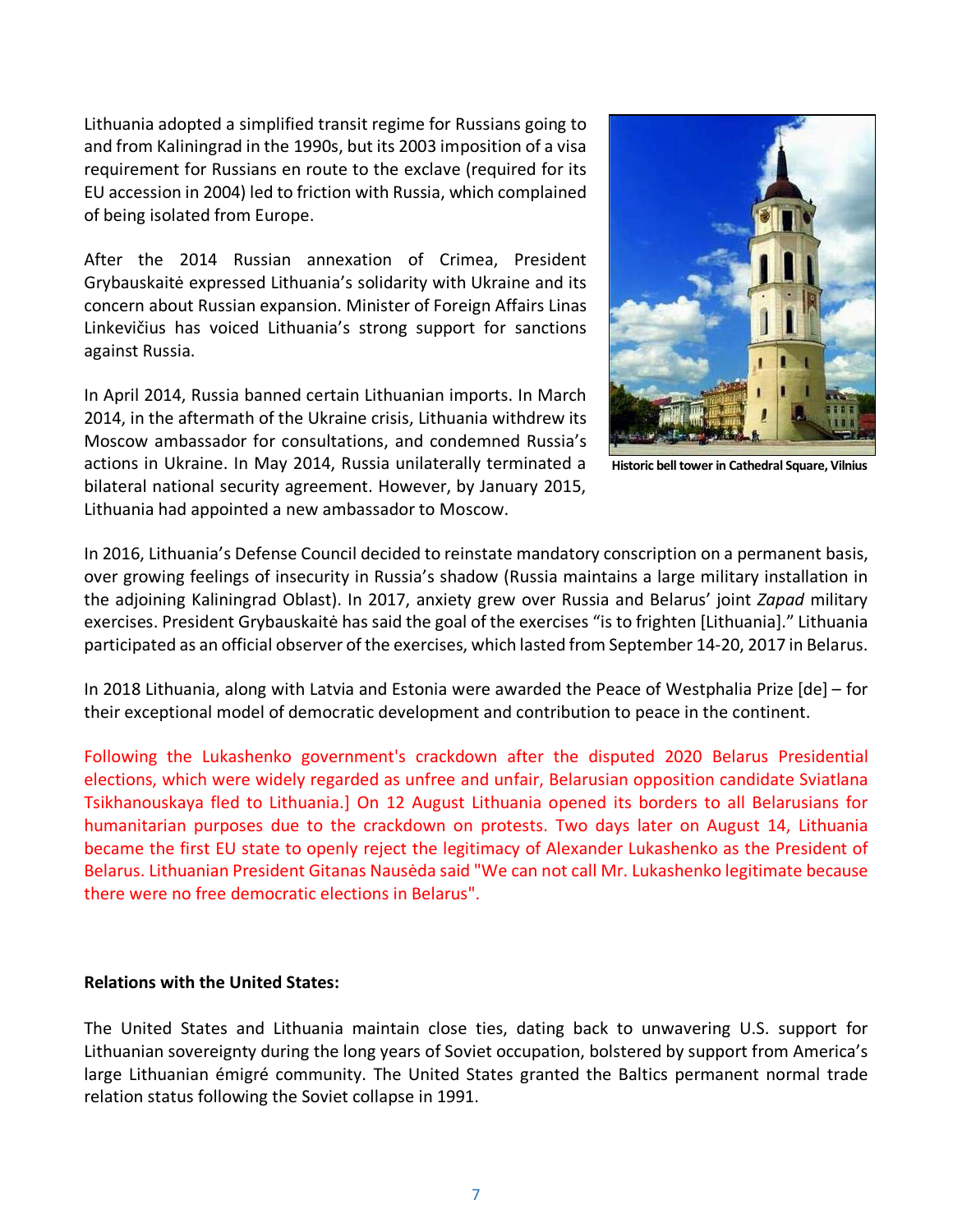Lithuania cooperates closely with the United States on trade and security issues. Following the September 11, 2001 terrorist attacks, Lithuania opened its airspace and airports to U.S. military flights for operations in Afghanistan, and 40 Lithuanian special forces troops deployed to Afghanistan in November 2002. By July 2005, Lithuania had 120 troops serving in Iraq as part of the Polish and Danish contingents.

In conjunction with the U.S. Commission for the Preservation of America's Heritage Abroad, the Lithuanian and U.S. governments signed the Agreement on the Protection and Preservation of Certain Cultural Properties on October 15, 2002.

In November 2002, following NATO's historic Prague summit, President Bush made the first visit of a U.S. President to Lithuania. He reiterated U.S. support for Baltic membership in NATO, and called for support against Iraq and other dictatorial regimes.

In May 2005, President Bush met with the Presidents of Lithuania, Latvia, and Estonia, and called the Soviet domination of postwar Eastern Europe "one of the greatest wrongs of history." President Bush hosted President Vaclav Adamkus in the White House in February 2007, thanking him for supporting U.S. policy in Iraq and Afghanistan, and promising to ask Congress to include Lithuania in the U.S. Visa Waiver program, which Lithuania joined in late 2008.



**Presidents Bush and Adamkus in 2002 (left), and in 2005 (right)**

In 2017, U.S.-Lithuania trade amounted to \$2.1 billion (including \$1.18 billion in Lithuanian exports and \$463 million in imports). As of 2014, the U.S. is the 17<sup>th</sup> largest supplier of direct investment in Lithuania; U.S. direct investment in 2014 was \$170 million.

In May 2013, Lithuania's President visited the U.S. and met with Speaker of the House John Boehner and the House and Senate foreign affairs and defense committee chairmen, to discuss regional and energy security issues, including U.S.-Lithuanian military cooperation.

In August 2013, the Lithuanian President, together with the leaders of Estonia and Latvia, met with President Obama in Washington to discuss energy security, economic cooperation, and relations with the Eastern Partnership countries and Russia. They also discussed threats to regional security and negotiations on the transatlantic trade agreement.

In March 2014, U.S. Vice President Joe Biden visited Lithuania and met with the Lithuanian President to discuss security of the Baltic States and the situation in Ukraine.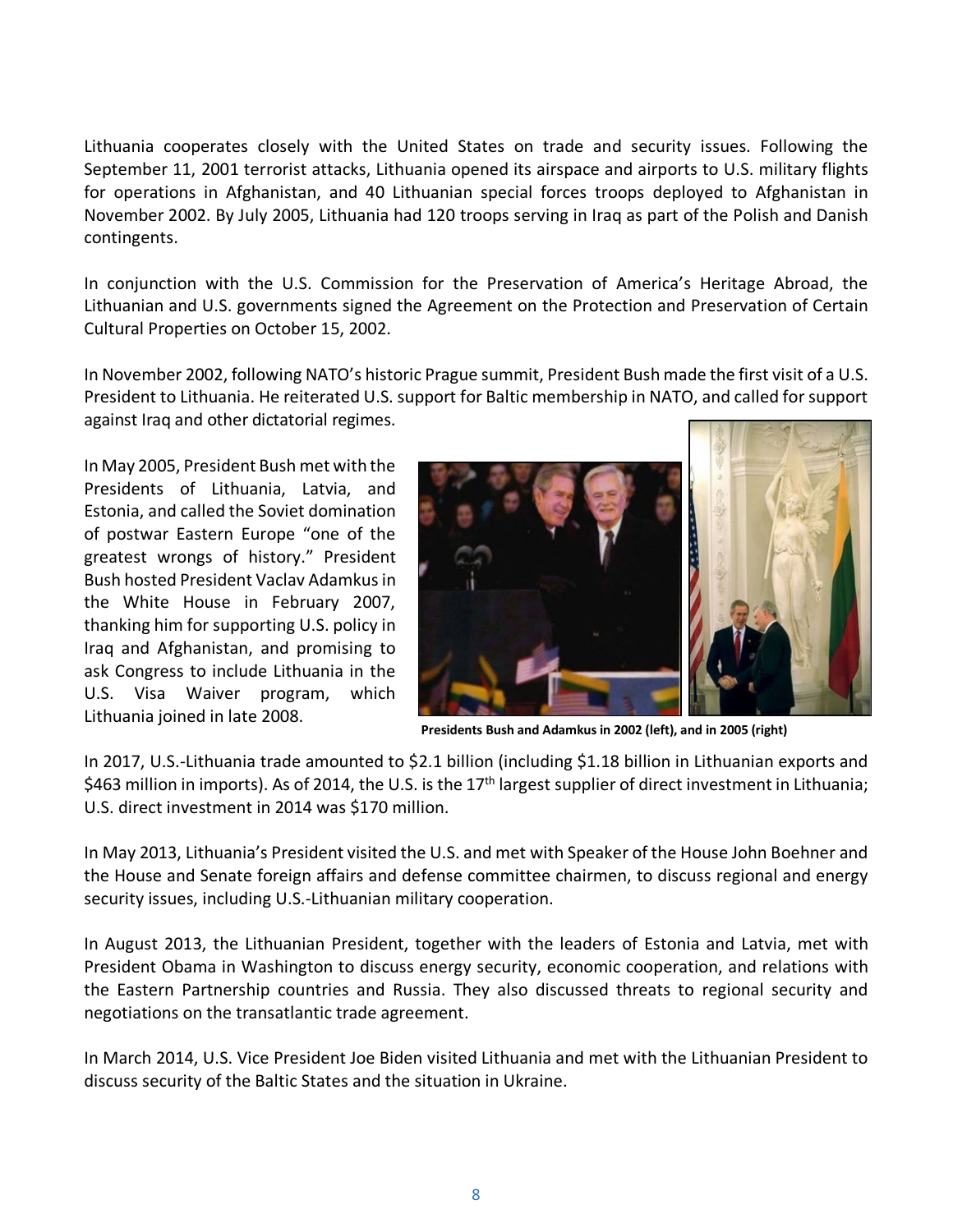In August 2017, Lithuania received liquid natural gas from the United States as part of an energy deal meant to increase Lithuania's energy independence from Russia.

In July 2017, Vice President Mike Pence met with President Grybauskaitė and other Baltic leaders in Estonia, where he affirmed the United States' commitment to NATO and collective defense in the region and vowed to protect Lithuania from the threat of Russian aggression.

In 2019 a plan of defense cooperation was signed between the U.S. and Baltic states. The five year plan will include financial help to Lithuania, Latvia and Estonia.

## <span id="page-8-0"></span>**Relations with Israel:**



Israeli Prime Minister Benjamin Netanyahu (L) speaks with his Lithuanian counterpart Saulius Skvernelis in Vilnius, Lithuania, on August 23, 2018

Since 1989, over 6,000 Lithuanian Jews have immigrated to Israel. Lithuania has had an ambassador and an embassy in Tel Aviv since 1992. Israel opened its first embassy in Lithuania in March of 2015. Before that, the Jewish state was represented in Lithuania by Israel's embassy in the capital of neighboring Latvia.

In 1995, President Algirdas Brazauskas paid an official visit to Israel, and in September 2005, Israeli President Moshe Katsav visited Lithuania as part of the first-ever state visit by the Israeli President to the Baltics. The two governments have bilateral agreements allowing visa-free travel, protecting investments, and promoting cooperation in communication, health, culture, science, and education.

In February 2008, during an official visit to Israel, Lithuanian Minister of Foreign Affairs Petras Vaitiekūnas and Israeli Minister of Foreign Affairs Tzipi Livni agreed to seek a more active economic cooperation between the countries. Minister Vaitiekūnas visited Yad Vashem.

In December 2008, Minister of Foreign Affairs of Lithuania Vygaudas Ušackas met with Israeli Ambassador Chen Ivri. During their conversation, the Ambassador raised the issues of restitution of Jewish communal property and the decisions on the former cemetery in Šnipiškės.

Israeli President Shimon Peres visited Lithuania in July 2013. In September 2015, Lithuanian Prime Minister Algirdas Butkevičius visited Israel and met with Prime Minister Benjamin Netanyahu. In October 2015, Lithuanian President Dalia Grybauskaitė opened the first ever Israeli Litvak Forum in Tel Aviv.

Foreign Minister Linkevičius visited Israel in September 2017 and met with Prime Minister Netanyahu, President Rivlin, and other Israeli leaders. He pledged his support for Israel and urged his European partners to reconsider their positions on the Iran deal. Lithuania typically votes pro-Israel in the United Nations. Bilateral trade between Lithuania and Israel amounted to 270 million euros in 2016.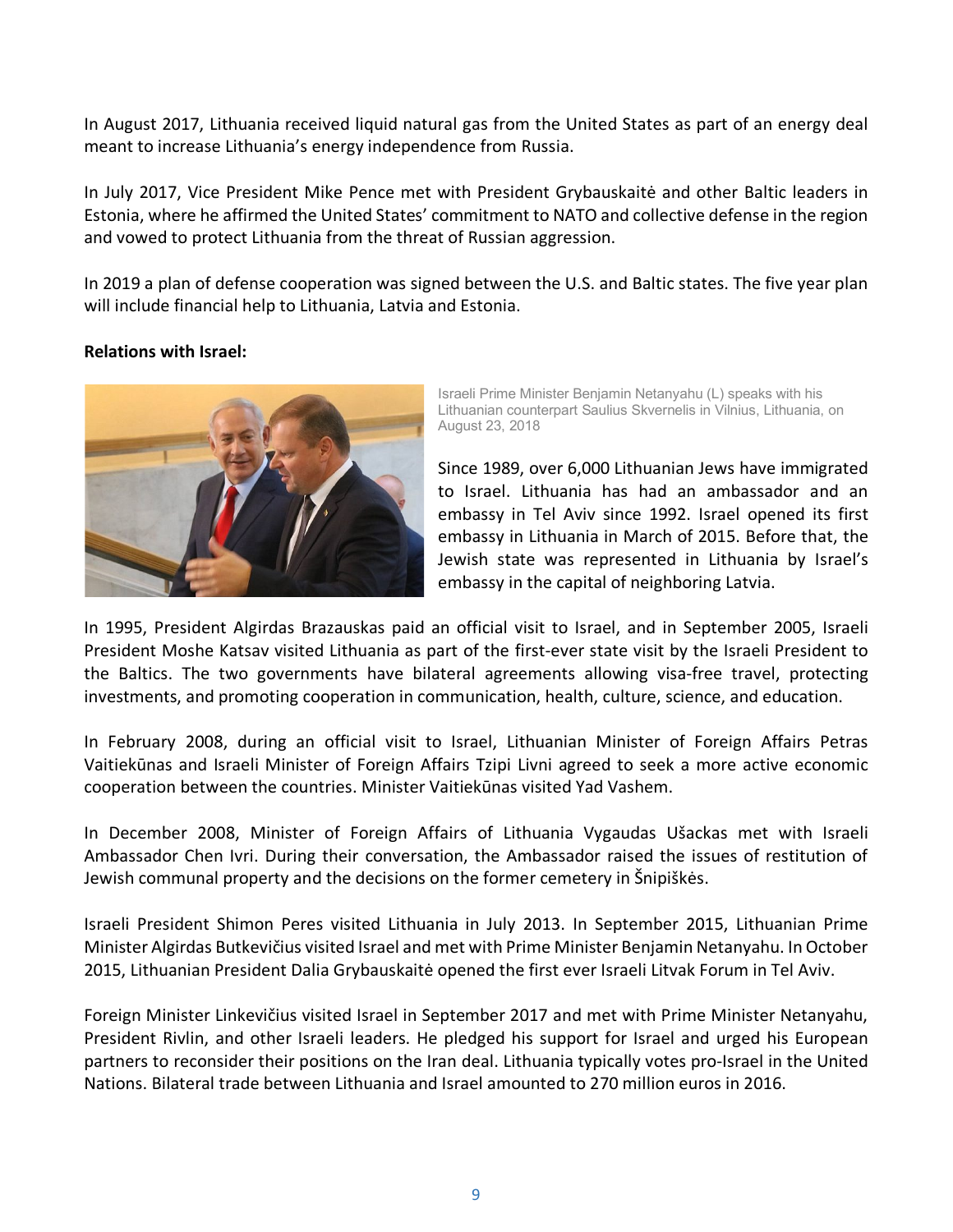In August 2018 the PM of Israel Benjamin Netanyahu visited Lithuania. One of the points of his journey became the Memorial in Paneriai. About 70 thousand Jews were killed in this region in WW2. Netanyahu's grandfather was almost murdered here.

Also, the Israel PM requested the Lithuanian Government to transfer remains of Jewish sage the Vilna Gaon to Israel. In February 2019, Lithuania rejects the request. Arnoldas Pikzirnis, Mr. Skvernelis's national security advisor, told AFP that the request to transfer the remains to Israel had been denied because the "Vilna Gaon is an inseparable part of Lithuania's Jewish community and Lithuania history."

In March 2019, the Prime Minister of Lithuania Saulius Skvernelis who runs for President claimed that in case he will win the election, he will think about relocation of the Embassy in Israel from Tel-Aviv to Jerusalem. Foreign Minister Linas Linkevičius replied that the current position of the country regarding this issue ramains.

From March to May 2019, in Israel is taking place the Festival of Lithuanian culture. The Lithuanian Minister of Culture Mindaugas Kvietkauskas attended the opening of the festival.

## <span id="page-9-0"></span>**Jewish Community:**

Jewish history in Lithuania is rich and vibrant, dating back centuries. The first Jews in the area may have come from the Byzantine Empire and the Empire of the Khazars to the south and east. The bulk of Lithuanian Jewry arrived from Western and Central Europe in the  $12<sup>th</sup>$  century and the years following, often at the invitation of local rulers and fleeing persecution.

Because Lithuania adopted Christianity relatively late  $(13<sup>th</sup>-14<sup>th</sup>$  centuries), anti-Semitism was historically weaker there than in Western and Central Europe, helping to further foster Jewish settlement in the region.

Lithuania's Grand Dukes actively encouraged Jewish immigration, recognizing the utility of Jewish merchants, artisans, and traders to national development. Some Lithuanian Jews were granted the special title of "Servi Camarae Regis" ("Servants of the Royal Chambers"), conferring certain privileges.

Vilnius, known as "Vilna" in Polish and Yiddish, grew into a legendary hub of yeshivas and Jewish learning, generating a rich body of rabbinic scholarship and an analytical, intellectual approach to Torah and Talmud study still known as the 'Lithuanian' method. The famous rabbi, scholar, and Kabbalist, Elijah Ben Judah Solomon Zalman, better known as the Gaon of Vilna, lived his entire life in Vilna in the 1700s.



 **The Gaon of Vilna**

During the 18<sup>th</sup>-early 20<sup>th</sup> centuries, Lithuania was a major center of Jewish intellectual activity. Vilnius was as much as 20-40% Jewish at points in its history. Before World War II, it was home to 100,000 Jews, and nicknamed "the Jerusalem of the North." Lithuanian Jewry became known for its distinctive "Litvak"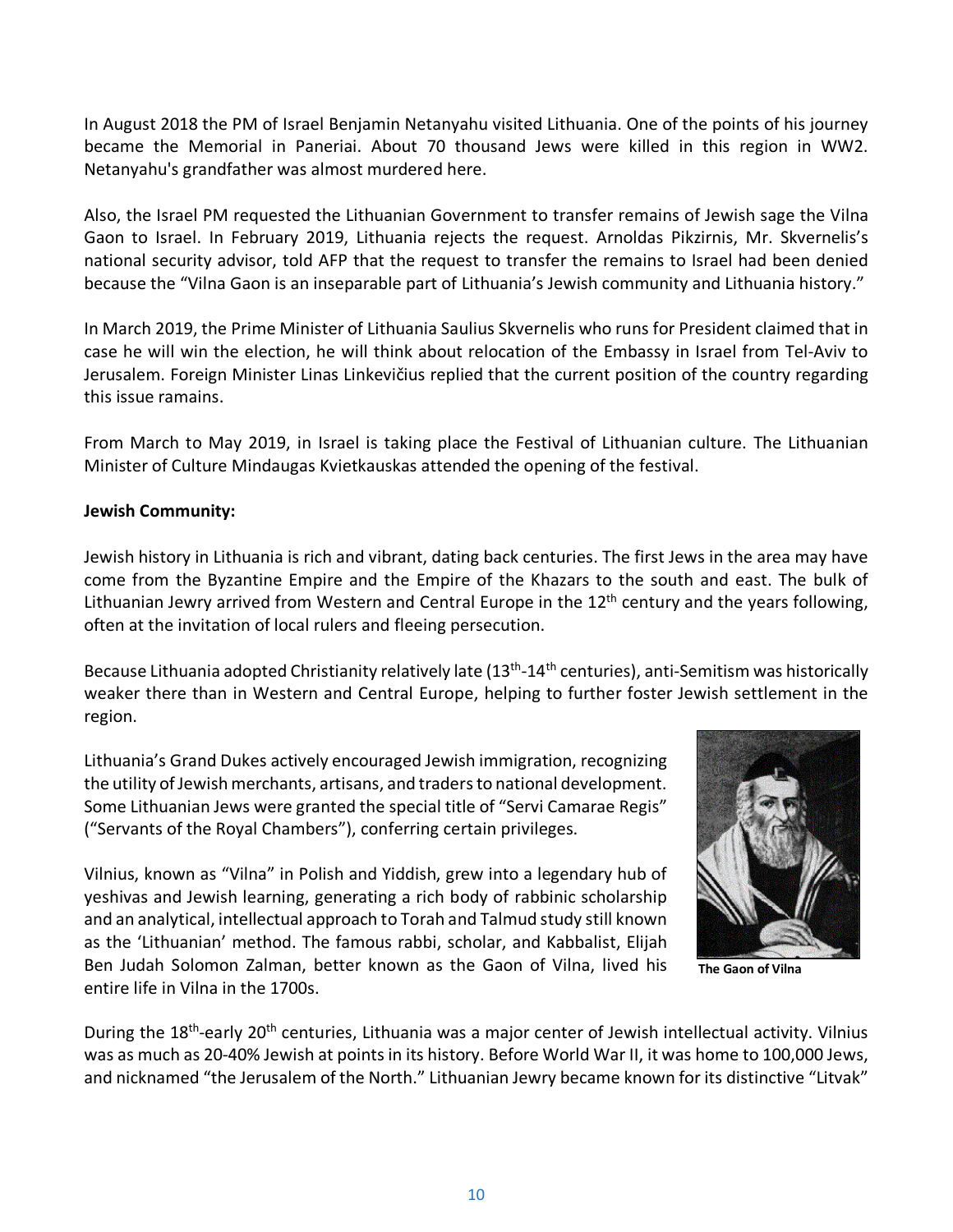culture, centered around a stoic and intellectual approach to Judaism, as opposed to the more emotional and spontaneous Hassidism.

By the end of the 19<sup>th</sup> century, Jews were believed to be 10-15% of Lithuania's total population. Many Lithuanian Jews emigrated in the 1930s to the United States and South Africa, as a result of economic hardships and the growing authoritarianism of Lithuania's pre-war government. On the eve of World War II, Lithuanian Jewry numbered close to 250,000. The vast majority of Jews were murdered during the Nazi occupation, often with the participation of Lithuanian auxiliary police and military units. Mass executions of the Vilna ghetto were conducted at Paneriai (Ponary) forest outside the city, while the Kovno ghetto was liquidated at Ninth Fort. Both of these sites have memorials to commemorate these tragedies.

The majority of Lithuania's Jewish population still lives in Vilnius, with smaller communities in Kaunas (Kovno), Klaipeda, and Siauliai, among others. The Jewish community of Lithuania now numbers from 3,000-4,000, including resettled Lithuanian Jews, as well as Russian-speaking Jewsfrom elsewhere in the former Soviet Union.

Renaldas Vaisbrodas, director of the Lithuanian Jewish Community (LJC), and Faina Kukliansky, the chair of the LJC, are headquartered in Vilnius. In 2013, Ms. Kukliansky replaced Simonas Alperavičius, the former longstanding chairman of the JCL. The JCL is an umbrella for Jewish organizations including the Union of Youth and Students, the Children's' Club "ILAN", the Gesher Community Center, the Jewish Cultural Club, the Union of Former Ghetto and Concentration Camp Prisoners, the Union of the Second World War Veterans, the Women's International Zionist Organization (WIZO), the Welfare Center, the Ezra Medical Center, the fraternal lodge of B'nai B'rith, Feierlech Dance and Music Group, and Maccabi Sports Club.

JCL publishes the online newspaper *Jerusalem of Lithuania* at [www.izb.com,](http://www.izb.com/) in English and Lithuanian. JCL is supported by the American Jewish Joint Distribution Committee (JDC/ "Joint"), Conference on Jewish Material Claims Against Germany, Baltic Jewish Forum, B'nai B'rith International, Ronald S. Lauder Foundation, American Fund for Latvian and Lithuanian Jews, and other organizations and individuals.

The Association of Jewish Religious Communities is an umbrella organization for communities in Vilnius, Kaunas, Klaipeda, and Plunge. U.S.-born Rabbi Sholom Krinsky is the chief Chabad Lubavitch representative and has been based in Vilnius since 1994. Chabad Lubavitch runs the Bais Menachem Jewish Day School, and other Jewish education programs in Vilnius, including a nursery and kindergarten, a social center, and a kosher kitchen. These programs are affiliated with the Federation of Jewish Communities of the CIS.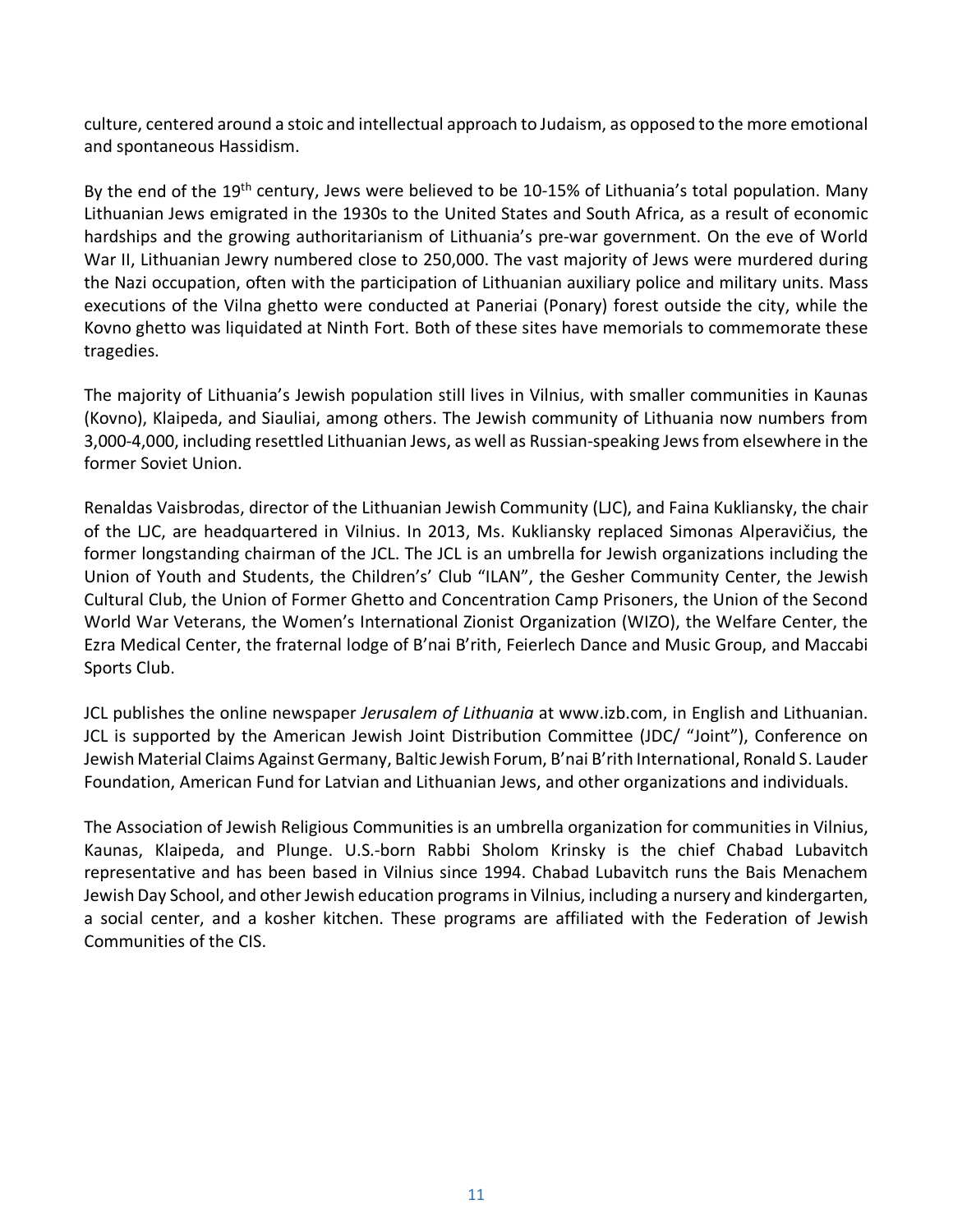In 2009, the third World Litvak Congress convened in Vilnius, with delegates from 14 countries. Lithuanian President Dalia Grybauskaitė visited the Congress, and presented remarks on compensation to the Jewish community for former communal property confiscated by Soviets and Nazis.

The fourth World Litvak Congress took plac**e** in 2013 and commemorated the  $70<sup>th</sup>$  anniversary of the liquidation of the Vilnius Ghetto in September 1943.



**Vilna, 1937**

The Limmud-Keshet Seminar of Jewish Communities in the Baltic

Countries began in 2004, and is held annually. The seminar includes lectures and workshops on Jewish history, religion, traditions, philosophy, art, humor, and Yiddish, and includes a strong focus on youth participation and education.

The Lithuanian Jewish community has conducted a tolerance campaign called "Bagel Shop" against public expressions of anti-Semitism since 2009. Statistics from 2010 showed that 17% of pre-trial investigations concerning hate crimes were related to anti-Semitism and/or xenophobia.

The Jewish community maintains good relations with the Lithuanian government. State-supported Jewish institutions include a kindergarten, a school named after Sholom Aleichem, a library, and the Jewish Gaon State Museum of Lithuania. Permanent exhibitions at the state museum include collections of Jewish fine art and historical materials, a Holocaust exhibit, a memorial dedicated to victims killed at Ponary during the Holocaust, and a history of Jews during the interwar period and the Holocaust at the Tarbut Gymnasium. The Vilnius Yiddish Institute was established in 2001 at the Vilnius State University, and its Martynas Mažvydas National Library includes a significant Judaica section.

In February 2019, Šilutė Hugo Sheu museum published a book The "Jewish Community of Švėkšna from the 17th to the 20th Century".

In August 2019, the Lithuanian Jewish Community Center briefly closed amid threats of anti-Semitism through phone calls and letters. The threats were in response to Vilnius Mayor Remigijus Šimašius remove a plaque honoring Jonas Noreika, a high-ranking police officer who is believed to have personally overseen the murder of Jews. He has been honored in Lithuania as a hero for fighting against the Soviet Union, alongside Nazi forces. Within two days the center was re-opened following calls from NCSEJ and Lithuanian Prime Minister, Saulius Skvernelis.

## **Anti-Semitism**

Anti-Semitism is a concern in Lithuania. Incidents occursomewhat regularly, often during Jewish holidays or significant local anniversaries. Lithuanian nationalists often identify Jews with Russian and Communist "occupiers." The difficult issue of the local population's complicity in the Holocaust complicates Jewish-Lithuanian relations: a higher percentage of Lithuania's Jewish population was destroyed than almost anywhere else in occupied Europe.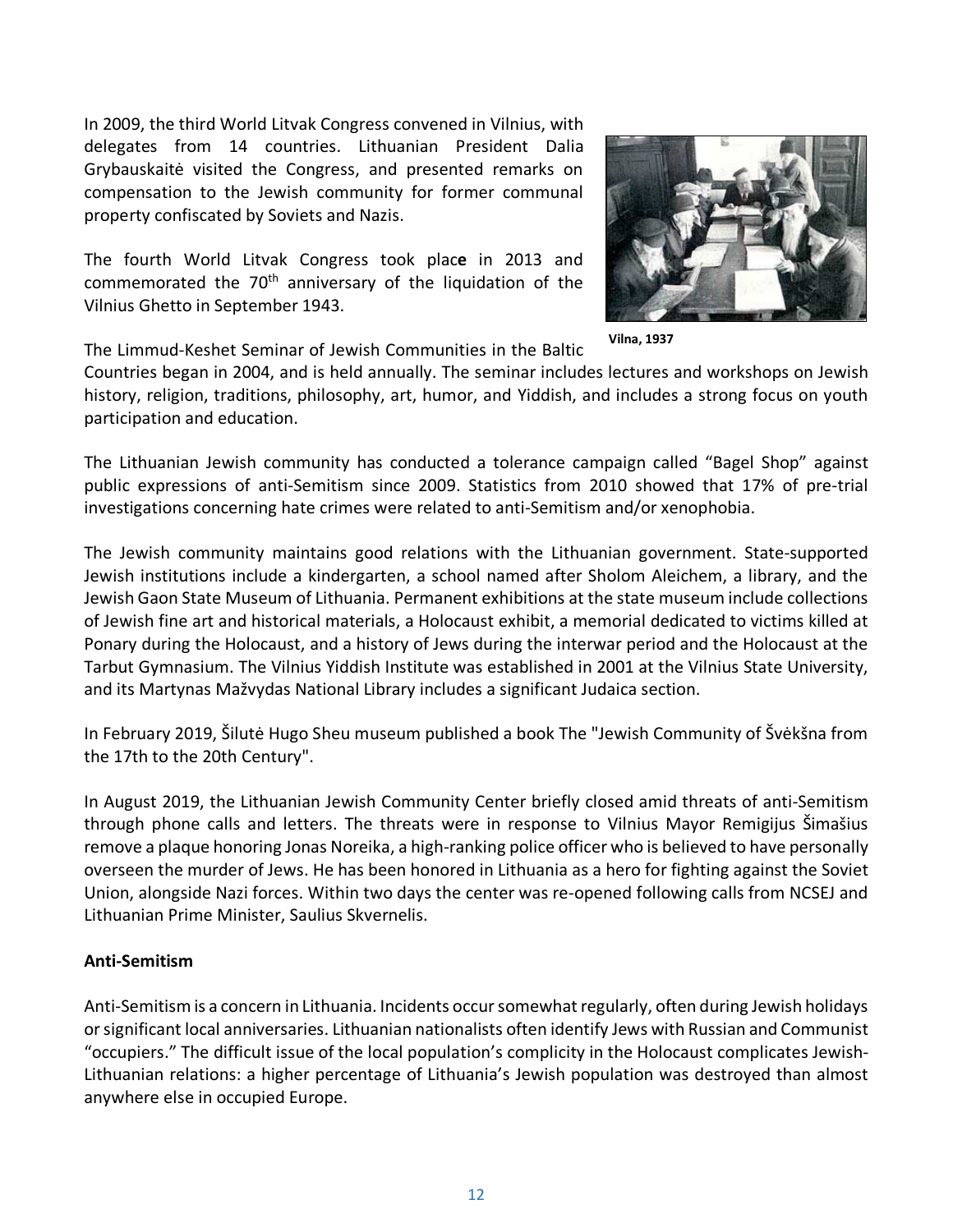Incidents of anti-Semitic rhetoric since 2000 have included derogatory comments by politicians, epithets yelled at Israeli teams during sporting events, burning of Israeli flags, vandalized Jewish buildings, memorials, and cemeteries, displays of Nazi flags, anti-Semitic cartoons and articles in the media, and individuals dressing as Nazis for parades and events.

Examples of anti-Semitism in Lithuanian media have included a cartoon of a hook-nosed Jew and a homosexual holding a globe between them with the caption, "Who controls the World?", and an article titled, "The Rabbis are Wreaking Havoc in Lithuania."

During 2011 a number of anti-Semitic incidents took place, such as desecration of the Ninth Fort in Kaunas; vandalism of the Ponary Memorial and the Plunge memorial wall, and the hanging of a banner with anti-Semitic slogans, including "Hitler was right" near a synagogue in Kaunas.

In October 2012, Julius Panka, a candidate from the small right-wing Nationalist Union party, published an anti-Semitic leaflet online including a caricature of a Jew and criticism of the government's decision to compensate the Jewish community for confiscated properties. Another candidate from the same party, Marius Galinis, appeared in an ad with an almost-shaved head, dressed in a suit with a swastika.

In April 2013, swastikas and other anti-Semitic slogans were found near the former Jewish ghetto in Vilnius. In May 2013, another incident took place in Panevezys, when an unknown group desecrated an entrance to the Jewish community building. Local authorities investigated both of the incidents, but perpetrators have not been identified.

In June 2015, Lithuanian police reported a swastika painted on a Jewish monument in Kaunas. Throughout the year, most anti-Semitic expression was found online; however, the police were instructed to take measures against all kinds of illegal activities and in August 2015, they arrested a man suspected of putting the head of a pig in front of a synagogue five years earlier.

A few hundred Lithuanian nationalists hold annual marches in February and March in Kaunas and Vilnius, often featuring right-wing and Nazi symbols.

In April 2015, the March of the Living (a Holocaust remembrance) took place at the Paneriai Memorial in Vilnius. In September 2015, Speaker of the Parliament Loreta Graužinienė participated in the annual commemoration ceremony at the Paneriai Memorial.

In April 2016, the Holocaust Memorial in Vilkaviškis, in southwestern Lithuania, was vandalized. In May 2016, the community sent a letter to the government demanding an end to abuses of the site at Ninth Fort, which has recently been partially privatized and is used for events including weddings and other receptions.

In November 2016, Kukliansky headed a campaign to remove a plaque memorializing Jonas Noreika, a notorious Lithuanian nationalist who participated in the killing of Jews during the Holocaust.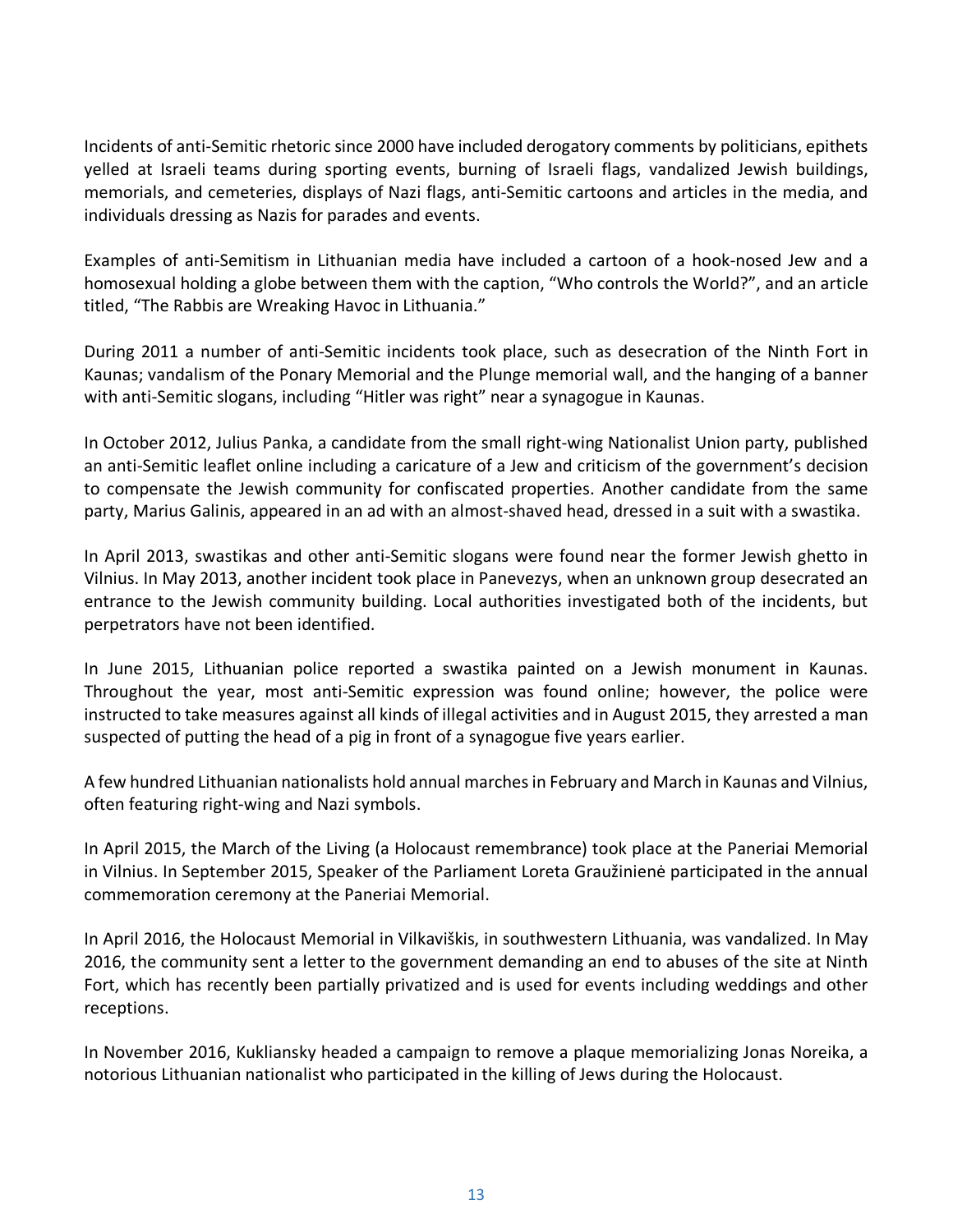At the 2017 March of the Living at the Paneriai Memorial in Vilnius, the Prime Minister of Lithuania, the Minister of Culture, the Lithuanian Ambassador to Israel, and the Deputy Foreign Minister participated with thousands of other Litvak citizens to honor the victims of the Holocaust.

Criticism of the Vilnius Museum of Genocide Victims arose in March 2018 due to its equivocation of the Holocaust and Soviet occupation. Only one room is dedicated to discussing the Holocaust, while the others feature exhibits on the KGB and Soviet security forces. Tensions also remain over a government plan to renovate the Vilnius Palace of Concerts and Sports, which the Soviets originally built over a Jewish cemetery.

In July 2019, city workers in Vilnius removed a plaque honoring a Nazi collaborator that has been at the center of lawsuits and numerous protest campaigns.

## **Holocaust Education and Commemoration**

Beginning in 1994, Lithuania has observed a National Memorial Day for Holocaust Victims on September 23, commemorating the victims of the destruction of the Vilnius ghetto, who the Nazis murdered at Paneriai in 1943.

In 1998, President Adamkus established the International Commission for the Evaluation of the Crimes of the Nazi and Soviet Occupation Regimes in Lithuania. This historical commission promotes research, education, and commemoration. The [American Jewish Committee](http://www.ajc.org/) and [B'nai B'rith International,](http://www.bnaibrith.org/) along with other Jewish organizations, are represented on the Commission.

In September 2002, the Lithuanian historical commission convened an international conference, "The Holocaust in Lithuania: Aspects of Modern History, Education, and Justice." Events included a ceremony at the Paneriai memorial just outside Vilnius, which marks the site where 70,000 Jews were shot and killed in 1943. During the conference, the government approved a plan to restore sections of the historic Jewish quarter in Vilnius, and the historical commission signed an agreement to provide Holocaustrelated teacher training in Lithuania.

In 2003, Lithuania became a member state of the International Holocaust Remembrance Alliance (IHRA). In April 2005, the Holocaust Investigation Center at Israel's Yad Vashem Memorial signed a cooperation agreement with the Vilnius International Commission for Investigation of Nazi and Soviet Occupational Crimes.

The Government of Lithuania passed a resolution declaring 2011 to be the official Year of Remembrance for Holocaust Victims in Lithuania. The Jewish community and government held several projects that promoted Holocaust education.

Lithuania's Genocide and Resistance Research Center has developed a list of 1,070 Lithuanians who might have contributed to fighting against the Holocaust in the country between 1941 and 1944. In September 2013, President Grybauskaitė awarded the Life Saving Cross to forty-seven individuals for rescuing Jews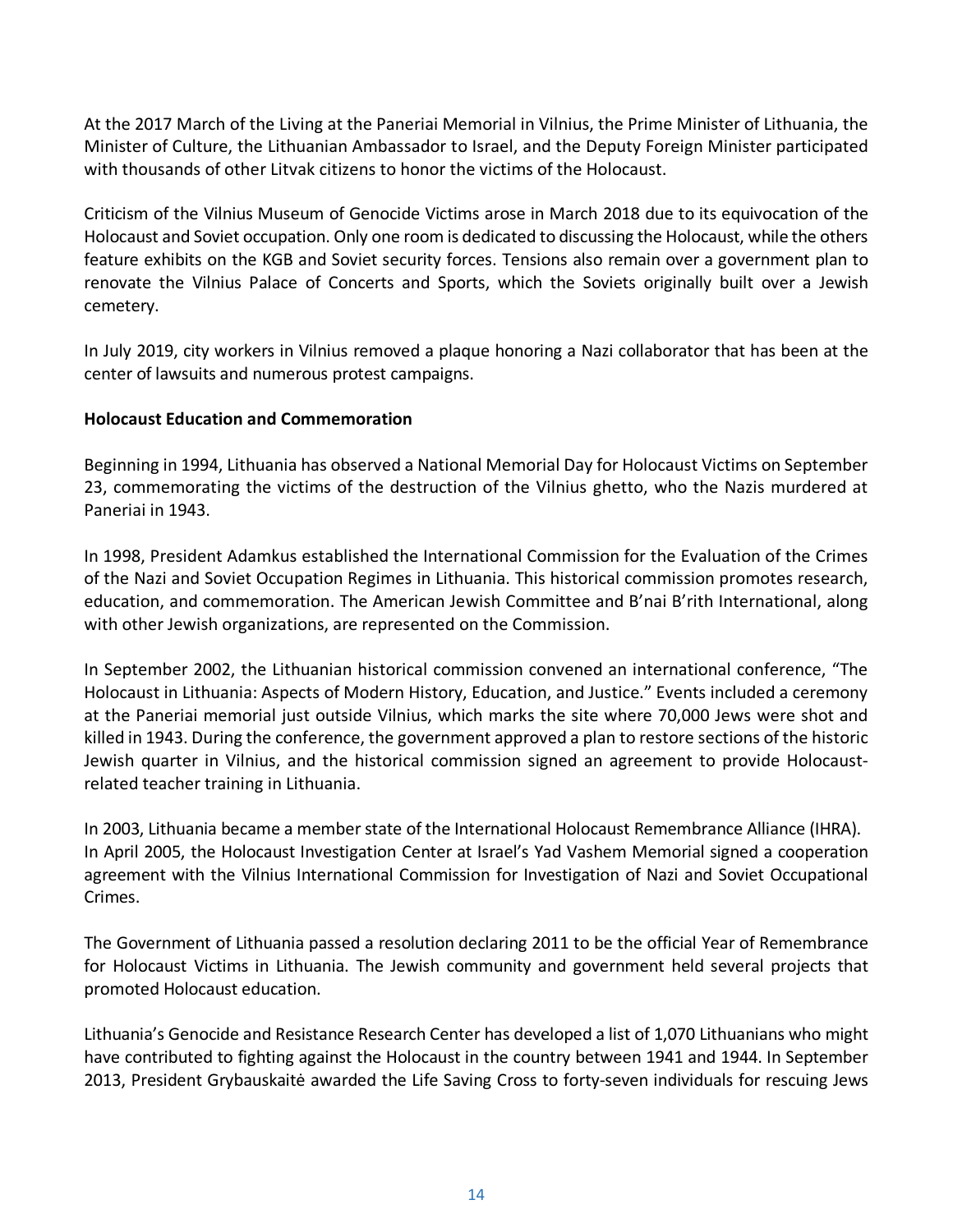from the Holocaust. More than 800 Lithuanians have been recognized as "Righteous Among the Nations" by the State of Israel.

In 2013, Lithuania held a ceremony to observe the 70<sup>th</sup> anniversary of the liquidation of the Vilnius Ghetto. Commemoration events took place at the president's office, the parliament, and at the Paneriai memorial, attended by President Grybauskaitė, Prime Minister Butkevičius, Speaker of Parliament Vydas Gedvilas, and others.

In October 2017, the Lithuanian government found a trove of Jewish documents and manuscripts thought to have been destroyed in the Holocaust. The rare materials included a postcards and letter from Marc Chagall and Sholem Aleichem. Lithuanian officials have worked closely with the YIVO Institute in New York to preserve the materials.

In February 2017, it was announced that a new Jewish museum will open in the city of Seduva, designed by the same team that created the POLIN Museum in Warsaw.

## **Restitution**

Lithuania was the first of the newly independent post-Soviet states to enact laws to designate and protect Holocaust-related sites. A 1997 law provided for the restitution of private property to Lithuanian citizens. In October 2000, a state-funded commission helped convene the Vilnius International Forum on Holocaust-Era Looted Cultural Assets, which was attended by 37 national delegations as well as representatives from the Council of Europe.

The [Seimas](http://www3.lrs.lt/pls/inter/www_viewer.home?p_kalb_id=2) passed a bill in 2000 providing for the transfer of historic Torah scrolls, housed in the Mažvydas National Library, to local and foreign Jewish communities and organizations. In 2002, at a Vilnius ceremony, the Lithuanian government relinquished more than 300 Torah scrolls and sacred books saved and hidden during the Nazi occupation. The scrolls included texts of the Vilna Gaon from the 18<sup>th</sup> century. An international delegation, headed by Israel's deputy foreign minister and one of Israel's two chief rabbis, accepted the Torahs.

In 2011, a \$53 million restitution package was announced, to be paid out over 10 years, for communal property seized during the Holocaust. The law also provided \$1.1 million for one-time payments to individuals.

The World Jewish Restitution Organization (WJRO) meets regularly with Lithuanian officials, including the President, Speaker of Parliament, Foreign Minister, and ambassadors. Meetings take place in the United States, Lithuania, and Israel. WJRO continues to work with the government to ensure proper allocation of restitution.

## **War Crimes**